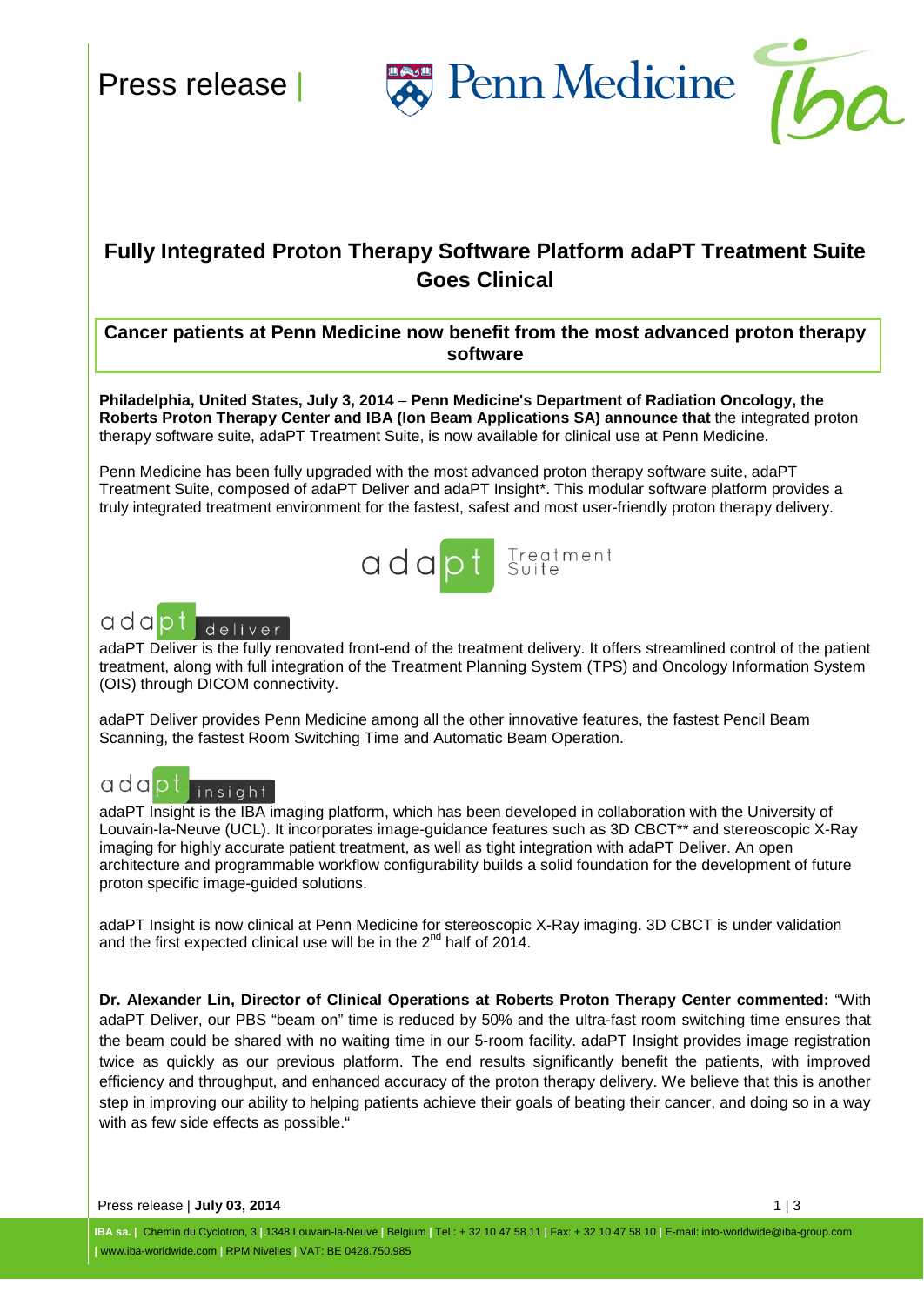# Press release |





**Olivier Legrain, IBA CEO added:** "We are delighted to see that adaPT Treatment Suite allows more patients to benefit from Proton Therapy with both faster beam delivery and more accurate patient alignment. At IBA, we are committed to continue to provide the most advanced technologies to our partners and maintain our unrivalled position as an innovator and the world's leader in the delivery of proton therapy. The fully integrated adaPT Deliver and adaPT Insight platforms constitute major milestones towards our vision of adaptive proton therapy."

**Beth Klein, VP Sales North America for IBA Proton Therapy, shared:** "On top of the new centers equipped directly with adaPT Treatment Suite, we have scheduled to deploy it on more than 10 sites of our installed base in the coming two years to leverage the benefit to the patients worldwide and to further enhance the therapist's experience with efficient Proton Therapy delivery."

*\* adaPT Insight is the first FDA cleared CBCT software solution in Proton Therapy. adaPT Insight is the brand name of the I2C software suite applicable to the IBA Proton Therapy solutions. (I2C: FDA 510(k) K132847).*

*\*\*CBCT is under development. The marketing approval will be subject to review by competent authorities (FDA, Notified bodies, et al…).*

- ENDS –

### **Notes to Editors**

#### **About Proton Therapy**

Proton Therapy is considered the most advanced and targeted cancer treatment due to its superior dose distribution and reduced side effects. Protons deposit the majority of their effective energy within a precisely controlled range within a tumor, sparing healthy surrounding tissue. Higher doses can be delivered to the tumor without increasing the risk of side effects and long-term complications, improving patient outcomes and quality of life.

Today, more than half of proton therapy clinical facilities worldwide use IBA systems. This includes 17 proton therapy centers in operation and 12 centers under development. Over 25,000 patients have been treated with IBA equipment – more than all competitor installations combined.

#### **About the Penn Medicine's Department of Radiation Oncology**

The Penn Medicine Department of Radiation Oncology is dedicated to providing the highest quality, patientcentered, cancer care, developing new therapies for cancer patients through research, and educating the next generation of outstanding physicians, physicists, and researchers. The Departments Vision and Strategy is to be a global leader in radiation oncology education and research, to set and report national radiation oncology quality and outcomes benchmarks, and to use our network members to increase access to Penn Medicine care closer to patients' homes.

The Department of Radiation Oncology provides patient care at the Ruth and Raymond Perelman Center for Advanced Medicine and eight community-based network sites delivering more than 66,000 radiation treatments per year. The Department of Radiation Oncology delivers a broad range of radiation therapy services to its